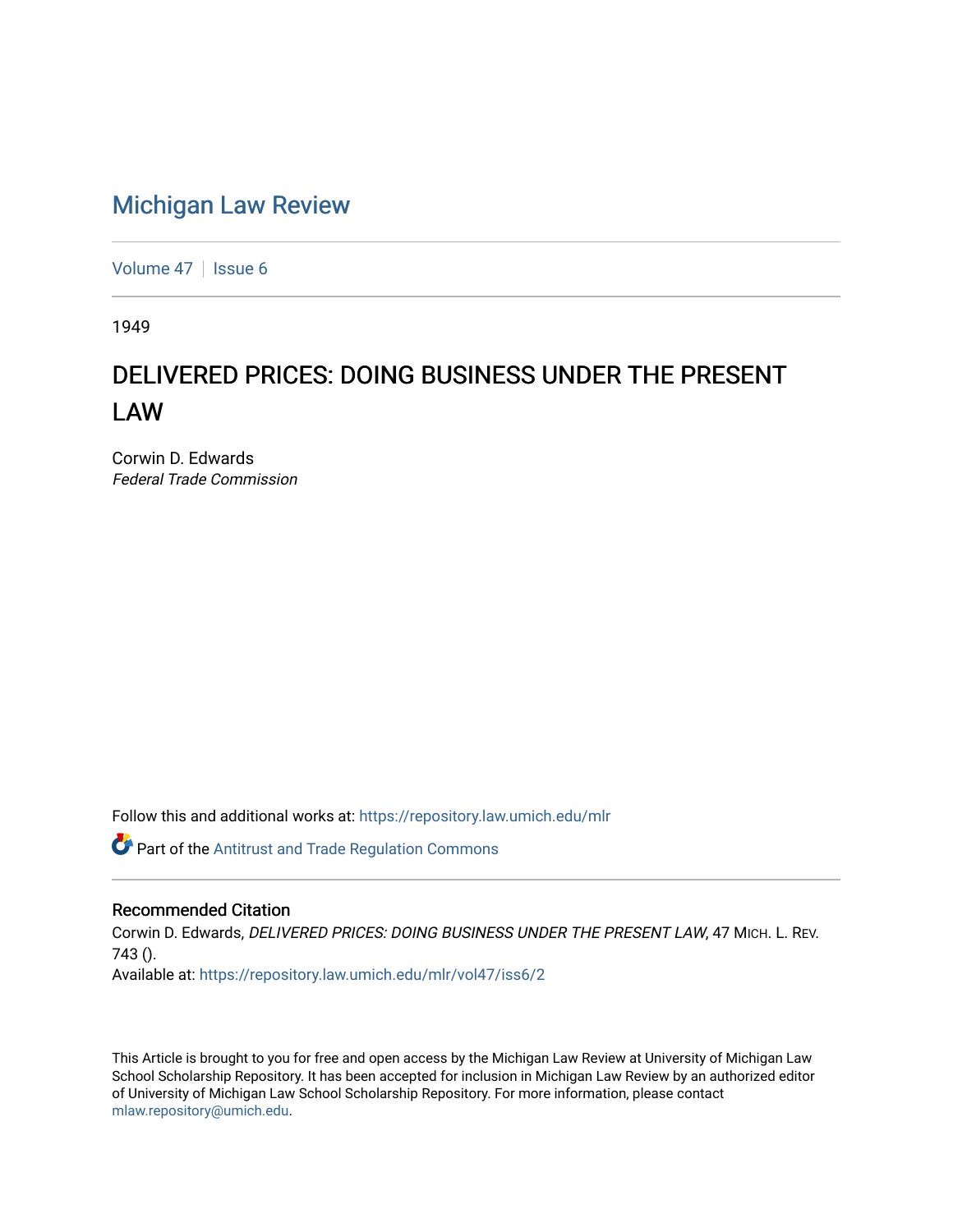# **MICHIGAN LAW REVIEW**

Vol. 47 APRIL, 1949 No. 6

## DELIVERED PRICES: DOING BUSINESS UNDER THE PRESENT LAW\*

*Corwin* D. *Edwards\*\** 

What is involved in doing business under the present law concerning delivered prices? Since the ease or difficulty of doing business in accord with the law depends upon what the law permits and prohibits, to answer this question requires an assumption about what the law is. I shall assume that the scope of legally permissible action is that envisaged in the statement which the Federal Trade Commission issued to its staff and released to the public last October 12.1 This statement says, in effect, that businessmen are not required to sell f.o.b. mill or to adopt any particular form of pricing practice. They are free to meet competition individually or reciprocally so long as in doing so they are not endeavoring to create a monopoly or rigidly conforming to a trade practice to eliminate price competition. They are forbidden to engage in a price fixing conspiracy by use of a geographic pricing formula, to participate individually in the tacit continuance of such a conspiracy, and to use a pricing system which involves different delivered costs to buyers in different locations, if the result is to injure competition among sellers or buyers, and if the differences do not reflect differences in delivery expense. The law seeks to identify the point at which what is called meeting competition actually becomes a deliberate effort to get rid of competition. The law seeks to prevent price differences which injure competition but not to require that prices or mill net realizations shall be uniform.

In the controversy which has raged about the recent basing point decisions, one type of complaint has been that, although the law tech-

\*\* Director, Bureau of Industrial Economics, Federal Trade Commission-Ed.

<sup>1</sup> "Commission Policy Toward Geographic Pricing Practices," 3 C.C.H. TRADE REG. REP. 10,411 (1948).

<sup>\*</sup>Adapted from a speech delivered by Mr. Edwards before the Philadelphia Chamber of Commerce on January 25, 1949, at the Warwick Hotel in Philadelphia. In his speech, **Mr.**  Edwards stressed that he was expressing his personal views and not necessarily the official views of the Federal Trade Commission. Footnotes have been added by the editors-Ed.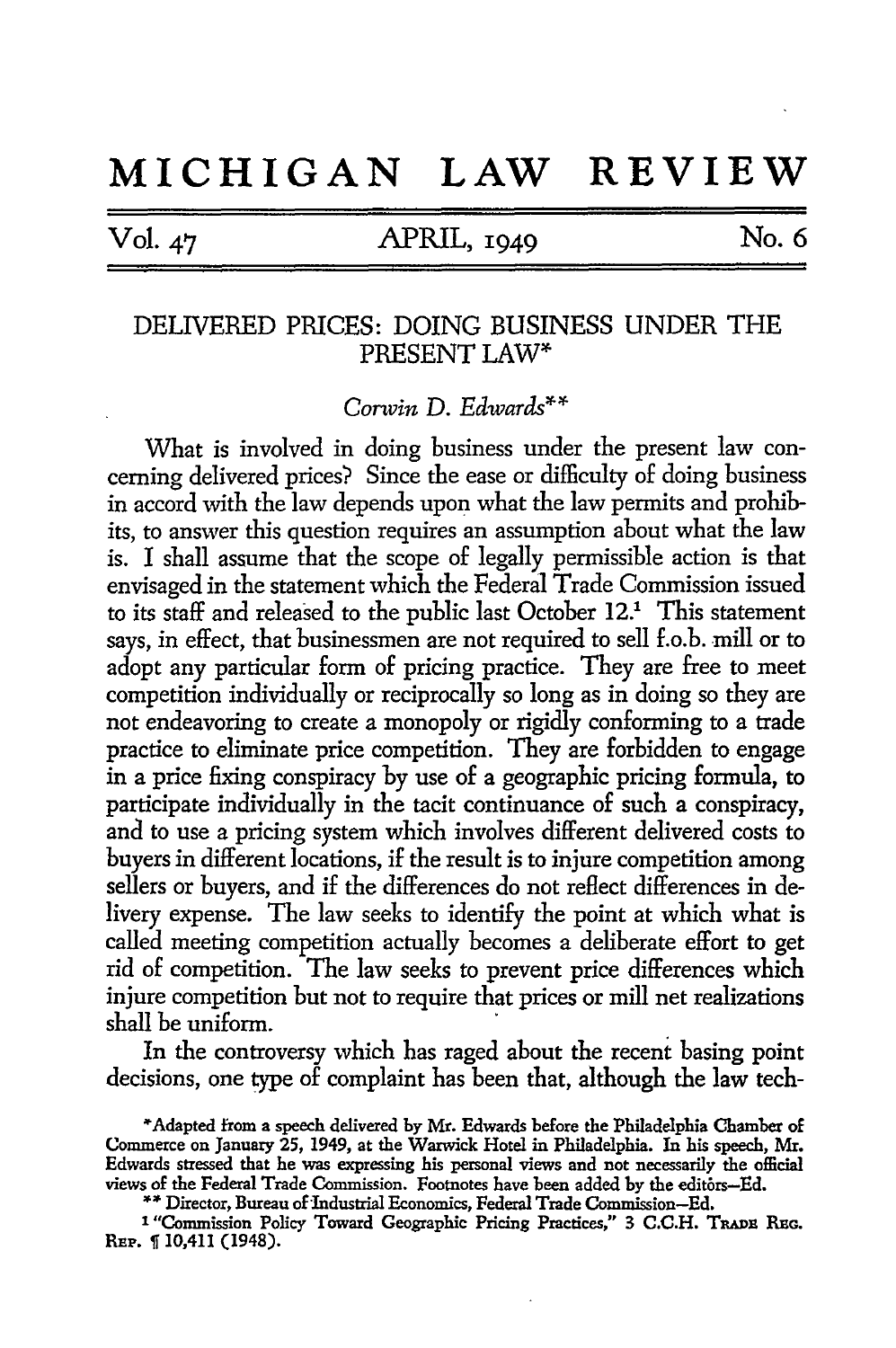nically considered may mean this, the freedom which it apparently leaves for business decision does not actually exist. As a practical matter, some argue that to meet competition is so risky that a wise businessman will seldom do it, and that the hazards which surround all geographic pricing practices except f.o.b. mill pricing are so great that in practice business is driven to the f .o.b. mill formula.

However, the distinction between meeting competition and what the Federal Trade Commission has often called matching prices is more than a verbal trap for the unwary; indeed, the two types of behavior are sharply different, so that it is hard *to* see how a businessman could inadvertently engage in one while thinking that he is engaged in the other. Recognizing this, what safeguards are available to business in determining how far and under what conditions freight may be absorbed and mill net realizations may be allowed to vary?

#### I. COMPETITION OR CONSPIRACY?

The first of the two problems to be discussed here is whether and how far a businessman can meet competition without being accused of conspiracy.

It is clear in the record that meeting competition is not outlawed. The commission said officially in October that it will not question the meeting of "readily foreseeable competition," either by a single competitor or by reciprocal price reductions, where the practice does not tend to create a monopoly and is not of such a scope "as to preclude variety of delivered prices and raise the problem of collusion."<sup>2</sup> The Supreme Court has specifically recognized that businessmen have the right to meet competition if the practice is not systematic.<sup>3</sup> In the two basing point. cases in which the Court discussed this question, it rejected the defense that competition had merely been met, not because such a defense is insufficient, but because the facts showed that what had been done was not mere meeting of competition in good faith but was an expression of a quite different purpose than appears in meeting competition.<sup>4</sup> However, the Federal Trade Commission has made clear that it will challenge industry-wide programs of matching delivered prices; and the Supreme Court has indicated that it will not regard as merely meeting competition the concerted industry-wide use of a pricing formula or the adoption by one concern of prices based upon an-

 $2$  Id. at  $\frac{6}{3}$  10,500.

s F.T.C. v. Staley Mfg. Co., 324 U.S. 746, 65 S.Ct. 971 (1945).

<sup>4</sup> Id. at 758; F.T.C. v. Cement Institute, 333 U.S. 683 at 721-726, 68 S.Ct. 793 (1948).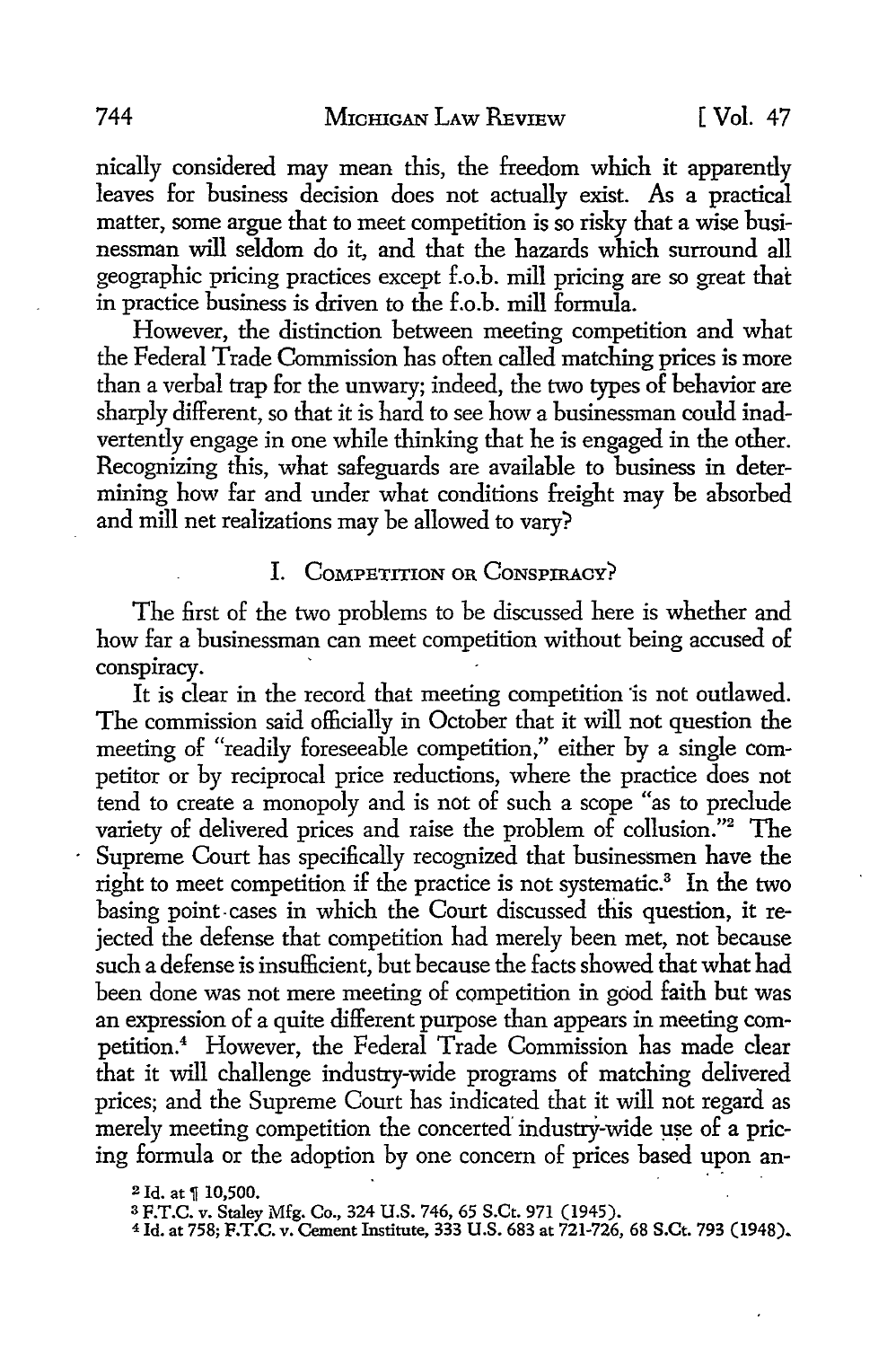other concern's plant where the result is a pattern of phantom freight and freight absorption maintained regardless of the presence or absence of competition at the various delivery points involved.

It is argued by those who express alarm on behalf of business that . there is no clear distinction between what is sanctioned and what is forbidden and that the only safe practices are those which are not commercially practicable. The argument is as follows: an enterprise selling over a wide market area cannot in practice make new prices for each transaction at each point. It must have a general pricing policy. When one competing seller wishes to invade the market territory of another, the invader cannot charge more than the home producer is charging, does not wish to charge less, and does not have to do so in order to sell. Thus, it is said, the mark of competition is to meet the price of one's competitor. As a second, a third, and a fourth producer enters the market, it is contended, each encounters the same conditions, responds in the same way, and thus helps to create an identity of delivered prices exactly like that which the commission condemns. How, it is asked, can the businessman hope to avoid the charge of price conspiracy except by either confining himself to his own home territory or offering price reductions which he knows are too small to be effective or too large to be necessary?

If it is actually true that the identity of competitive prices looks just like the price identity which emerges from a price fixing conspiracy, the problem created by this resemblance is not confined to the basing point cases alone. The same problem arises in any price conspiracy. A corollary is that circumstantial evidence cannot fairly be used to prove price conspiracy' and, therefore, that as soon as the government relies upon anything other than direct proof of written agreements, meetings, and the like, every competitor is in as much danger under the law as a pricefixer. If this is true, it presents a grave dilemma, for the commission must either adopt a rule of evidence which jeopardizes the innocent along with the guilty or else so circumscribe admissible evidence that moderately careful conspirators may avoid being caught. To assert the reality of this dilemma is to break sharply with established legal doctrine and with the common-sense economic ideas upon which this legal doctrine rests. It is to reverse the precedents of nearly 60 years under the anti-monopoly laws. For these reasons this novel idea should not be accepted without very careful scrutiny.

5 But see Triangle Conduit & Cable Co. v. F.T.C., 168 F. (2d) 175 at 180 (1948).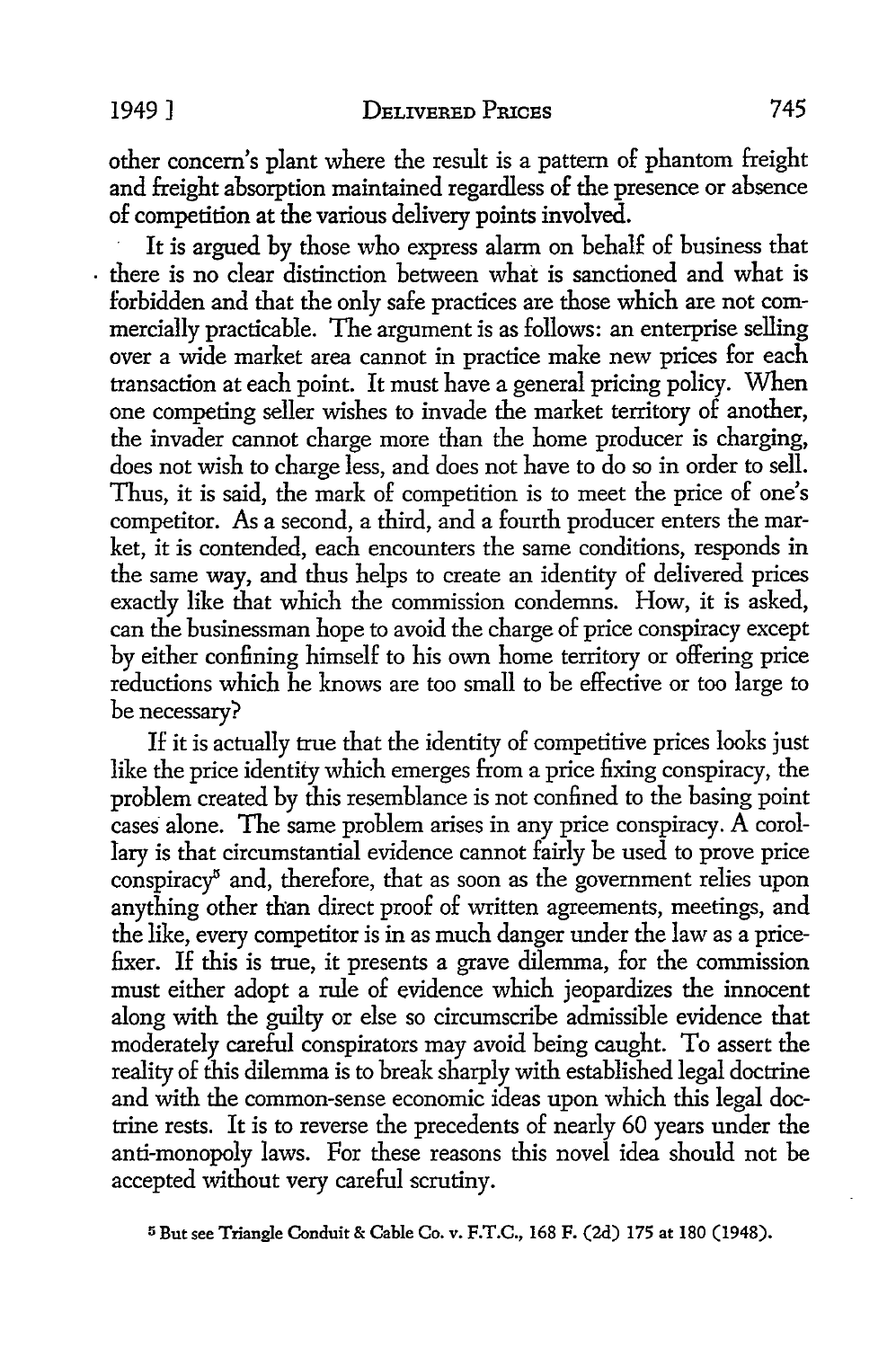One element of truth should be recognized in this line of argument. This element is that an observer who attempts to form an opinion from outside by merely looking at the price structure of an industry at a given moment may be unable to distinguish between identical delivered prices originating in competition and identical delivered prices originating in conspiracy. There is a possibility, therefore, that a law enforcement agency suspicious of widespread price identities may inquire about a situation that is truly competitive. This possibility is no reasonable basis for alarm, for if the law is to be enforced there will necessarily be some investigations in which the persons investigated are found to be guilty of nothing. The significant question is whether a closer examination will reveal differences between competitive and collusive . patterns of identical prices and whether these differences are of a kind which businessmen can bear in mind in order to keep out of trouble,

The notion-that trouble is likely, though plausible at first glance, rests almost equally upon a misconception of the commission's attitude toward identical prices and a mis-statement of the character of competitive price behavior.

When the commission examines the prices and price policies of the members of a business group in a conspiracy case, it regards the information before it as evidence bearing on the question whether the members of the industry have conspired. Whether prices are identical, whether they are rigid, and how they move relative to each other are significant so far as they illuminate the ultimate question of conspiracy. The commission has no interest in identical prices that are accidental or that express intense competition. It has no interest in rigid prices that merely reflect unchanging economic circumstances. It has no interest in uniform price changes if circumstances arising in good faith competition explain these changes. The commission's concern is that each businessman shall feel free to set any price he wishes in his own interest, whether or not his action pleases his competitor, and that each businessman shall make up his mind independently as to the nature of his business interest. The commission desires to preserve the opportunity for buyers to protect themselves by choosing among several sellers who may diverge in their policies, instead of permitting variety of price policies to be eliminated, with the inevitable consequence that regulation by the state will be invoked as a substitute protection for the buyer. But in preserving variety of policy and the resultant possibility of variety in prices, the commission does not, of course, insist that prices shall be always different. Competition produces innocent uniformities, and the com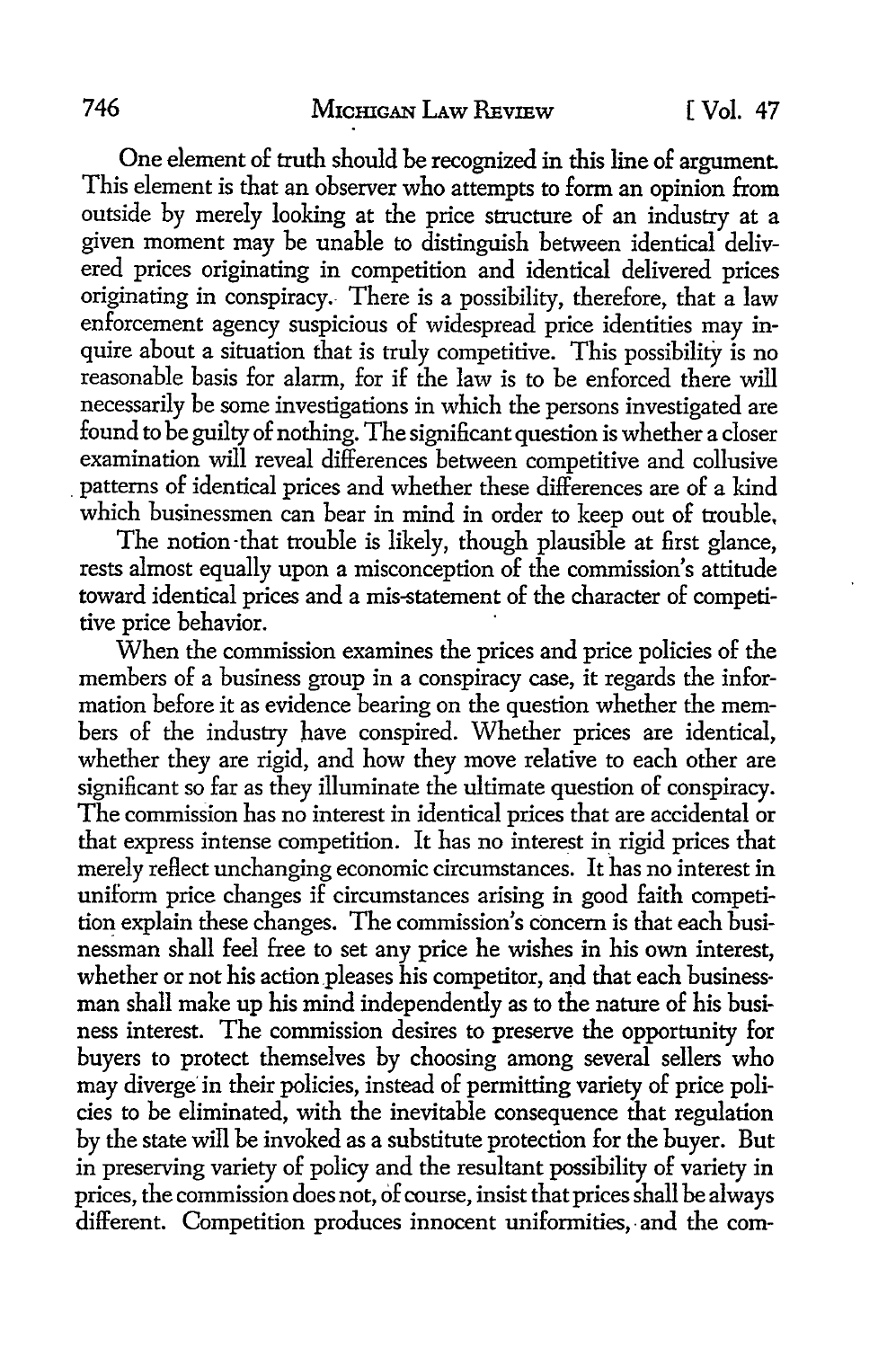mission knows it; but competitive behavior, both in business and in other aspects of life, also shows varieties of response often enough to prevent patterns of conduct from becoming frozen.

This statement of the commission's objectives has been implicitly challenged by recent comment about the second count of the *Conduit*  case. 6 Critics of the decision say that the commission tried to make a mere identity of prices a violation of law by each concern quoting the price, even if the identity was produced by competition. But the commission has explained what it means very differently, and the respondents in fact were found to be guilty of a price-fixing conspiracy. The effect of the second count was to enable the commission to order them not to continue the same prices and pricing practices as before on the pretext that each concern had individually and separately decided to perpetuate the effects of the conspiracy. Such claims have been made by respondents in other cases. Under count two the commission charged action which amounts to tacit conspiracy-that is, conformity to a pattern by each member of a group in the knowledge that the others were conforming also and in contemplation that price competition would be eliminated thereby. The point of the charge, therefore, is that an individual may not participate in a tacit conspiracy.<sup>7</sup> The commission has explained publicly that in its opinion this charge does not expose to legal action any practice which does not involve conspiracy or elimination of price competition.<sup>8</sup>

The question remains, however, whether the commission can distinguish the competitive situation it is trying to maintain from the collusive one it is trying to prevent.

The commission has no need to rely merely upon the way prices behave, for in the ordinary case it is possible also to develop evidence of joint action in adopting the plan, joint establishment and use of machinery to make the plan work, disciplinary measures used against persons who do not follow the plan, and economic effects such as the antimonopoly laws are designed to prevent. In the decided basing point cases there was evidence that the price formulas in use in the industry had been jointly adopted for the specific purpose of eliminating price competition and that the businessmen who used them had set up machinery for making sure that the participants conformed to the plan.<sup>9</sup>

<sup>6</sup>Ibid.

*<sup>1</sup>* Id. at 180.

 $^8$  3 C.C.H TRADE RBc. REP.  $\P$  10,411 (1948).  $^9$  F.T.C. v. Cement Institute, 333 U.S. 683 at 710, 68 S.Ct. 793 (1948).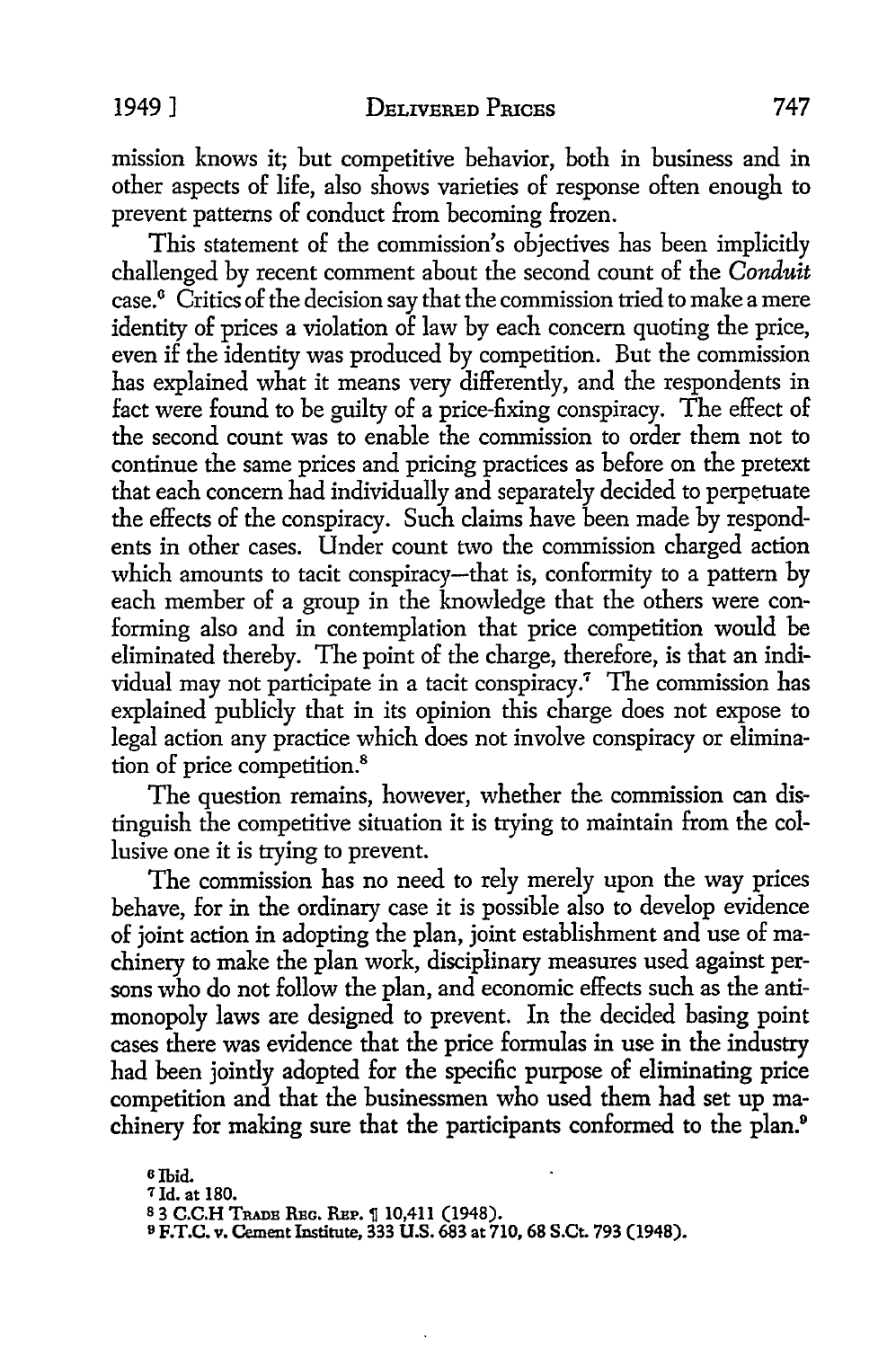In some of the cases there was evidence that anybody who did not conform was disciplined.10 This is the customary pattern, and where it prevails there is no substance in the claim that those who took part in the conspiracy did so unwittingly. The present problem is likely to appear only in the rare case in which what starts out as a competitive pattern may evolve into a tacit conspiracy through the codification of business customs.

Even in such tacit conspiracies, however, there is a sharp distinction between competition and collusion, both in the way prices behave in the market and in the way in which businessmen who make the prices behave and think.

The difference in price behavior exists because under competition, though prices may be uniform for a time, they do not show continuous and rigid uniformity like that of a collusive scheme. True, competition tends to make prices identical if the goods sold are identical. However, there are relatively few industries in which the products of different sellers are actually the same from the point of view of buyers. Cement has often been cited as an instance; yet the evidence in the recent *Cement* case showed that the quality of cement differs substantially, and that to prevent this difference from affecting prices the cement companies found it necessary to agree not to disclose their quality differences.<sup>11</sup> Moreover, even if quality is the same at a particular moment, improvement of the product is not likely to take place simultaneously in all producing establishments. In a competitive market producers characteristically emphasize the superiority of what they have to sell, even to the extent of magnifying minute and unimportant differences. When they succeed in persuading buyers that their product is distinctive they often quote a distinctive price for it. By contrast, under price conspiracies producers may insist upon the uniformity of their product, deny the existence of quality differences which are actually important, and either refrain from making improvements or refrain from calling attention to them until the entire industry is ready to move simultaneously.

Even where a commodity is actually and continuously uniform regardless of its source, competition usually produces recurrent price differences as well as recurrent price uniformities. Though the product is uniform, the conditions under which business is done are never con-

10 Id. at 714. 11 Id. at 715.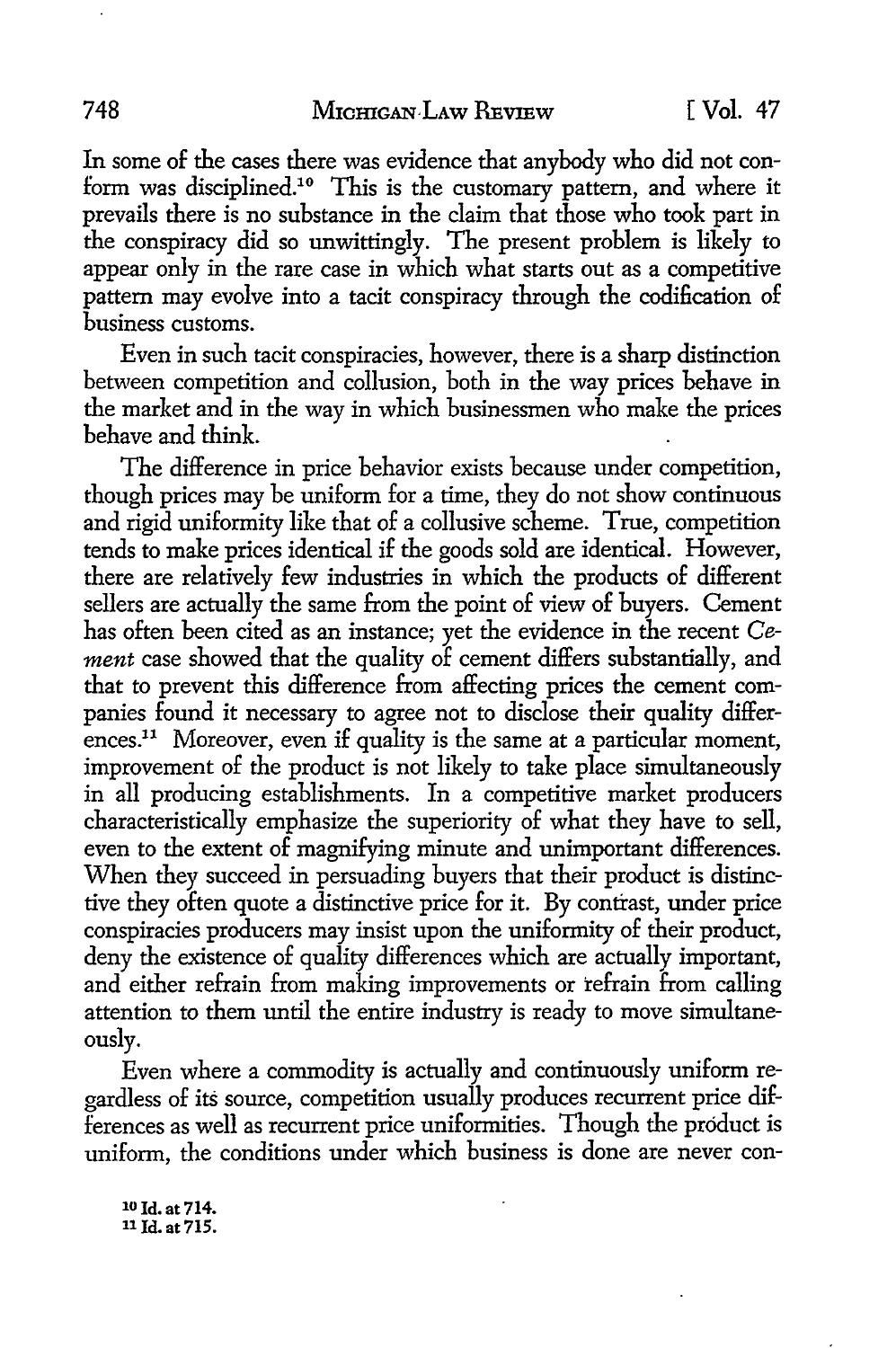tinuously uniform. Some concerns have an expanding volume of business and some a declining one. Some have high inventories, others have low. Some serve customers who are capable of making a product for themselves, while others serve customers who have no such option. For a host of reasons such as these, the importance of new business is likely to differ from one concern to another, and the amount of business which would be gained or lost if the price were changed is likely to differ also. Just as some buyers pay a premium for goods in time of shortage, so some sellers cut their prices below the rest of the market when they are overstocked and their sales are slow.

Moreover, enterprises do not always agree in predicting the trend of business; consequently, under competition, when one leads off with a price increase or decrease, there is no certainty that the others will follow. Sometimes the leader is allowed to experiment alone with the new price level, and after watching his experiment his competitors may decide to imitate him or to stand pat and wait for him to recognize that he was wrong.

Because of such elements of diversity, price differences frequently appear. Indeed in every anti-monopoly case I have ever examined in which documentary evidence proved there was a conspiracy to make prices identical the conspirators failed to prevent some departures from the agreed price structure. Though price uniformity for brief periods is characteristic of competition as well as of conspiracy, continuous price uniformity, rigidly adhered to over long periods, justifies an inference of conspiracy which grows in strength with each increase in the rigidity and duration of the structure. Moreover, since the rigidity is never complete, there is always a chance for the investigator to find out what happened when the structure was not followed. For this reason anti-monopoly cases do not rely merely upon inferences from price identity even when the conspiracy is tacit rather than overt.

In the conspiracies that use basing point formulas, the flow of goods in the market also tends to be different from the flow that might be expected under competition. Actual competitive markets, unlike the theoretical models of competition in a perfect market, usually show a certain amount of cross-hauling; it is impracticable in most cases for each buyer to tum to the nearest producer and each producer to the nearest buyers. Nevertheless, there is a tendency under competition for wasteful forms of cross-hauling to be held to a minimum. Goods flow readily from areas of surplus production to areas of deficit production, but there is not much *Bow* from one deficit area to another or from one surplus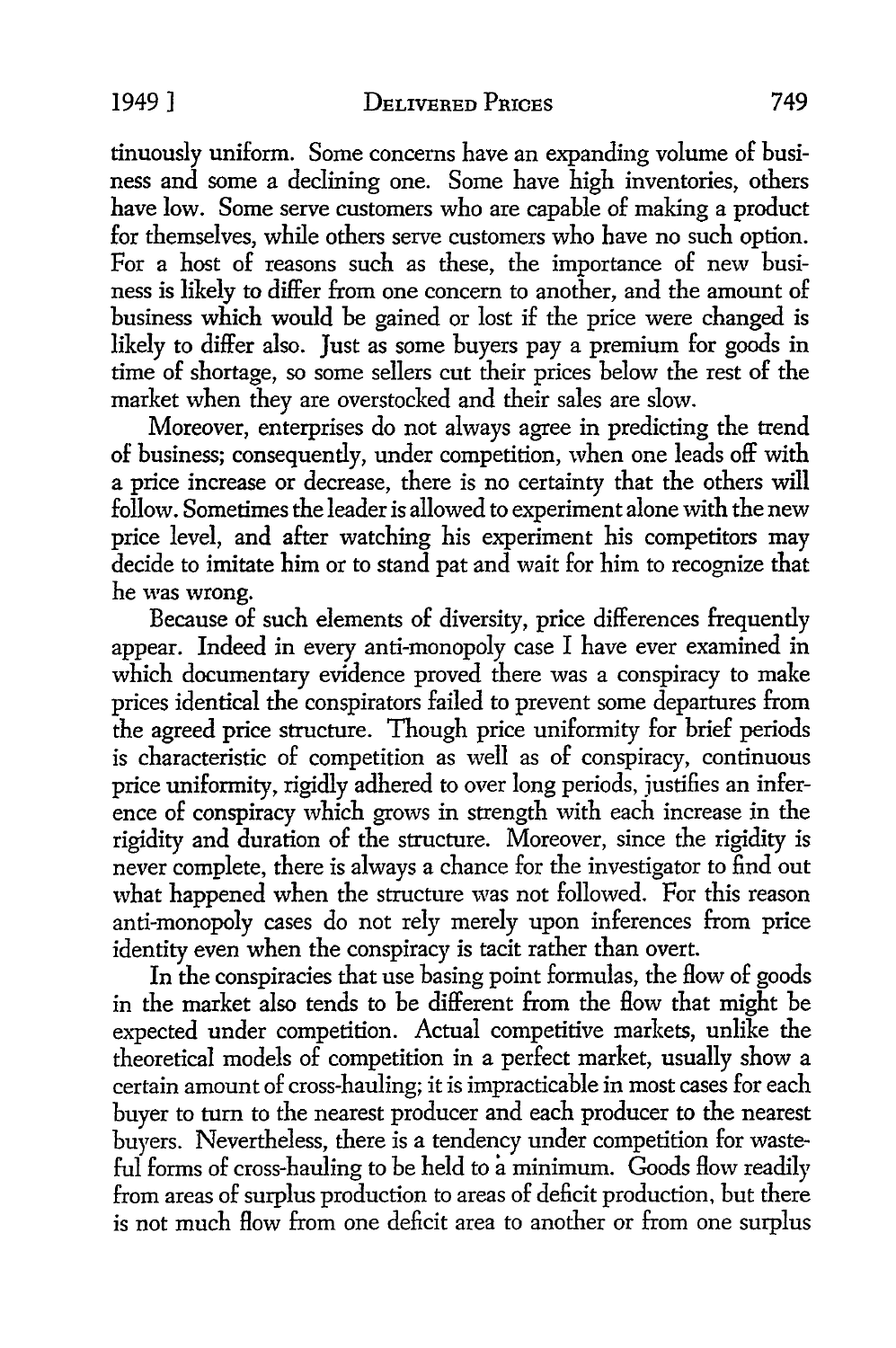area to another. There is very little How indeed from deficit areas to surplus areas. By contrast, the basing point formulas which are used in conspiracies are typically arranged so that no buyer anywhere suffers any penalty if he purchases from the most distant source of supply in the industry; in consequence, the patterns of commodity flow are often perverse. Shipments from deficit areas to surplus areas, from one deficit area to another, and from one surplus area to another appear to be much more common than in competitive industries. The result is an amount of cross-hauling so large as to constitute a substantial economic waste and to give rise to expressions of concern by the sellers themselves. But even wastes so great that executives deplore them are not quickly corrected where there is a basing point conspiracy, for the sellers who find the price structure least appropriate to their own interests do not feel justified in changing their pricing practices unless the rest of the industry is willing to cooperate. This sacrifice of the interest of the firm for the sake of industry-wide uniformity in practice is not characteristic of competition. .

The way businessmen behave about price policies under competition is also different from their behavior in conspiracy. Because of the uncertainties and recurrent diversities of competition, businessmen in a competitive market cannot confidently predict every price which their competitors will make in every transaction. In routine business transactions in markets where the How of information is good, business predictions, though not perfect, may have a high degree of accuracy. But when a sale is unusually important and when the conditions of the market make information hard to get, uncertainty is common. By contrast, a tacit conspiracy carries an obligation not to depart from the established price formula; so long as the formula is used, each businessman may predict his competitors' prices everywhere, on large orders as well as small, in sealed bids as well as in open markets. When bids to the government are regularly found to he uniform from all bidders down to the last decimal point, conspiracy is a.reasonable inference.

The accuracy of business predictions where there is a conspiracy rests upon decisions that are implicit in the undertaking to make identical delivered prices by formula. The first decision is that, although each member of the group may reduce his profits on a transaction substantially to meet the price of another member, he will forego the business rather than sell below the other member's price. Under competition there are, of course, many cases where businessmen merely meet a competitor's prices, but there are also cases where a seller sees that at

 $\ddot{\phantom{0}}$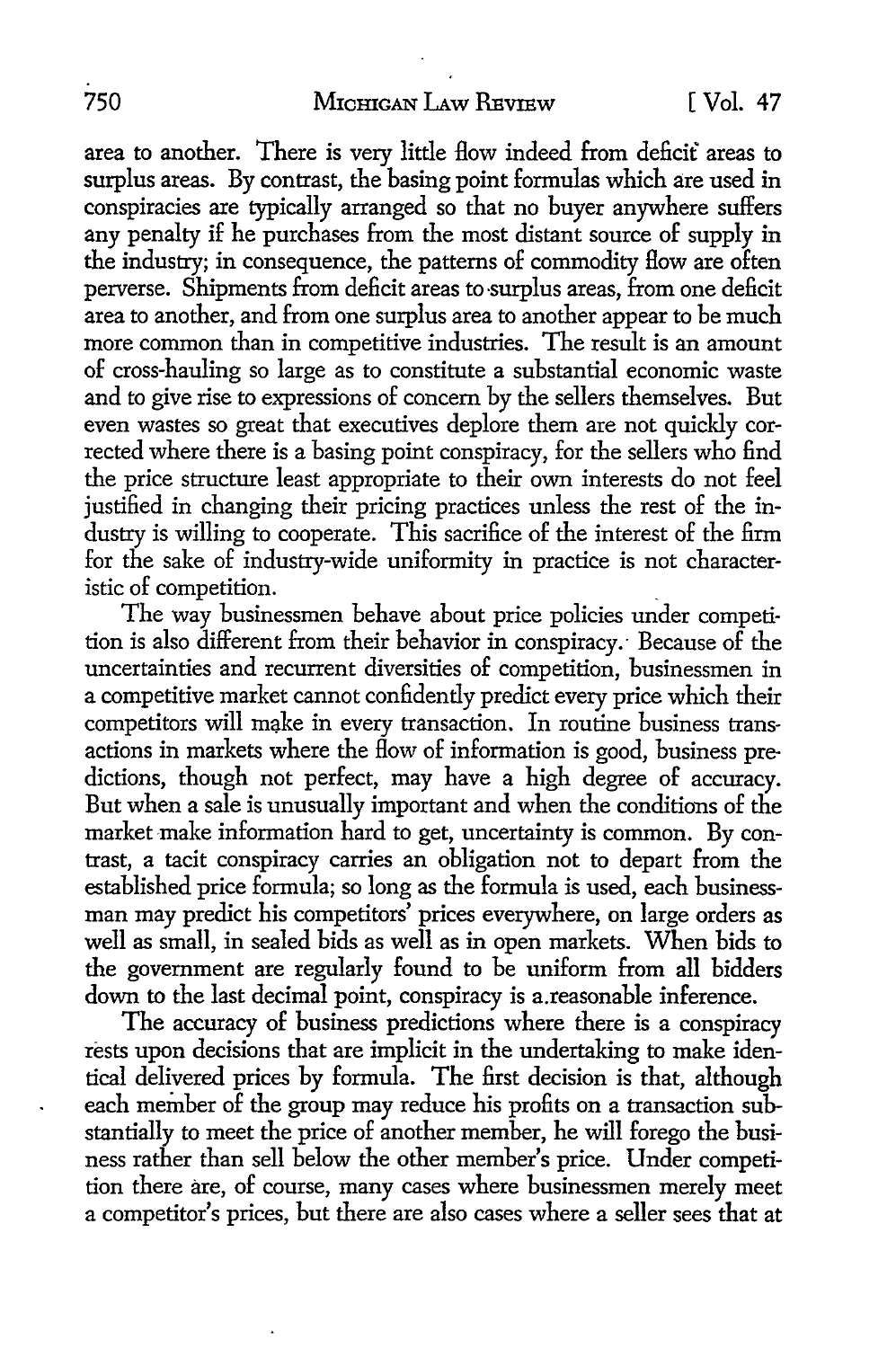the same prices he will lose the business and where he wants the order enough to beat a competitor's price instead of merely meeting it.

The second decision inherent in the collusive use of basing point formulas is that each member of the group will surrender all initiative in changing prices within the territory regarded under the formula as lying within the price-making area of some other member of the group. Conversely, each member of the group expects a similar surrender of initiative by the other members as to the making of price changes within his own territory. In a basing point system delivered prices are calculated from one or more basing points, and the territory in which the computation of delivered prices is governed by a particular base may be called the area of that base. Inherent in a conspiracy which uses such a formula is the presumption that price changes in any- base area will be initiated by a seller located in the base area and that all other sellers will follow such changes but will not initiate them. In practice the seller at the base can consider changing his prices without worrying about the pricing plans of nonbase producers or of producers at other bases; in tum he surrenders his own initiative in price-making outside his base area. In a conspiracy which uses a freight equalization formula, each producing plant is a base. In this type of pattern each producer enjoys, in adjacent territory, an initiative in price-making which is not challenged by producers located elsewhere. The only exception to this general rule appears in the case in which someone has failed to abide by the price formula upon which other members of the group take the initiative in reducing prices in his home territory for disciplinary purposes. This type of mutual forbearance contrasts sharply with the initiative that is characteristic of a competitive market, for under competition a seller may take the initiative in reducing prices in distant localities in order to enlarge his business there. He is unlikely to refrain from changing his price in territory adjacent to his plant until the price there is changed by a distant producer, as is the practice of nonbase mills under a basing point system.

Equally striking is the difference between competition and-conspiracy in the way businessmen react when they find that a competitor has not done what they expected. When differences appear in the prices of competitors, a difference large enough to divert trade is regarded as a business problem, to be considered and met in the same spirit as a change in the price of raw materials. An inconsequential difference is usually ignored. In a conspiracy an inconsequential difference due to some anomaly in the price formula is regarded as a serious matter,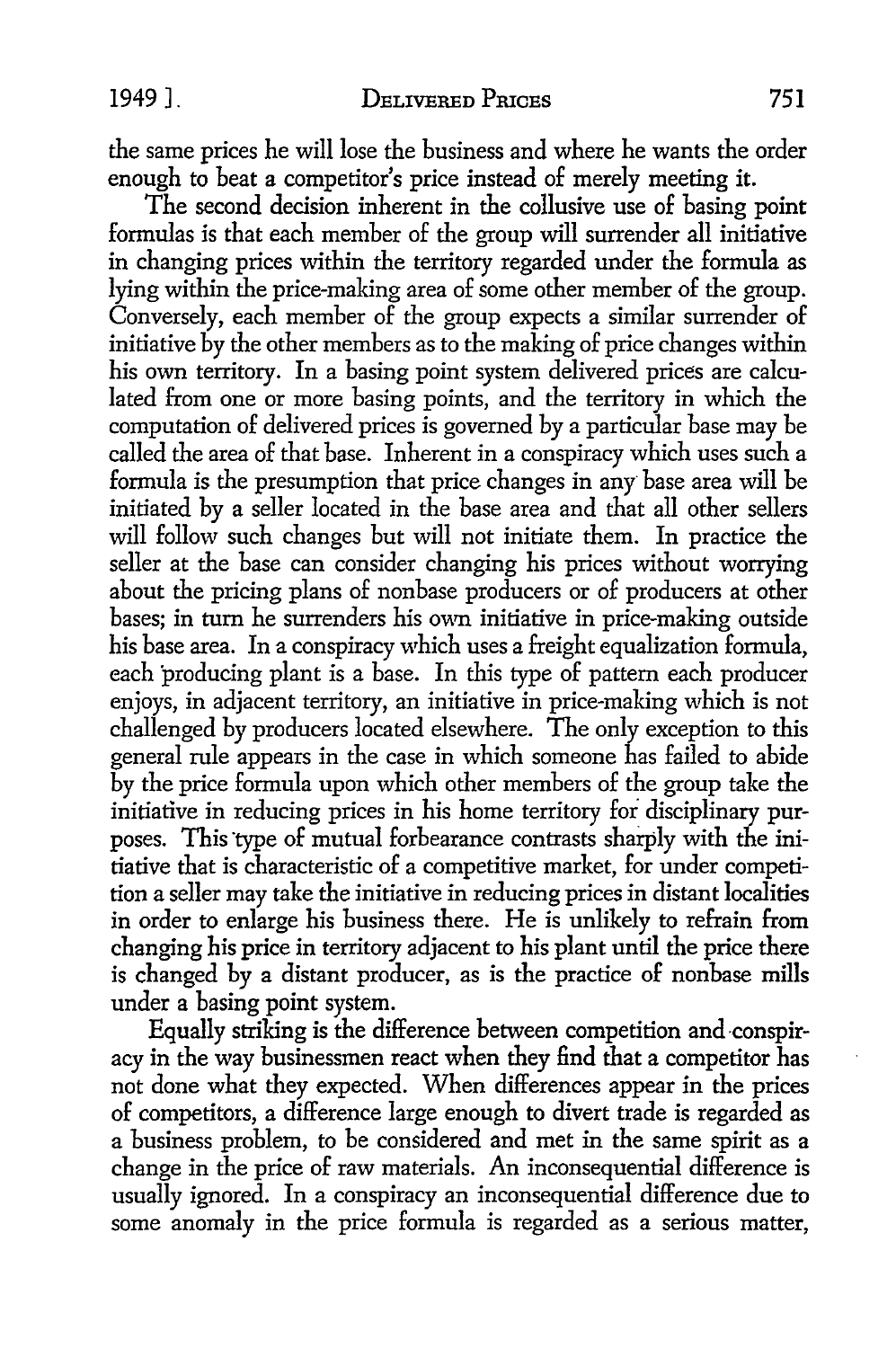which top executives spend time and trouble to remove. Any difference due to failure to use the formula is considered a breach of faith. If there is no adequate explanation or apology, the concern which does not follow the formula is likely to be disciplined by devices ranging from social boycott of its executives to punitive price cutting.

This leads to the conclusion that, even where conspiracy has not been overt, as it usually is, there is a clear distinction between competition and conspiracy in the way businessmen think and act and in the way prices behave. The distinction can be recognized by businessmen even more readily than by government investigators, since the facts which the government must painstakingly discover are intimately known by members of an industry in making their day to day decisions. If there is a member of an industry who has accepted its trade practices without bothering about their effect on competition, a few minutes of self-analysis should be sufficient to enable him to be sure of what he is doing. Such persons must be rare; there cannot be such a thing as an industry-wide conspiracy of which all the participants are innocently unaware. Even if the commission were to regard circumstantial evidence from price behavior as a sufficient test of conspiracy-as has not been its practice-the chance that competition could be mistaken for conspiracy would be remote.

## II. FREIGHT ABSORPTION AND PRICE DISCRIMINATION

The second problem to be discussed here is this: can a businessman absorb freight without being accused of unlawful price discrimination?

Under the law of price discrimination a prima facie violation depends upon two elements: difference in the prices which a seller charges different customers, and a resultant injury to competition.<sup>12</sup> If this is proved there are two defenses, either that the price difference merely reflects a difference in cost or that the difference has appeared merely because the seller, acting in good faith, met the equally low price of a competitor.<sup>13</sup>

The argument that f.o.b. mill pricing is necessary to avoid illegal discrimination runs as follows: a seller who serves many customers in many localities cannot be sure that none of his customers will be injured by differences between what they pay and what other customers pay. Therefore, if he is to avoid a prima facie violation he can do so

<sup>12</sup> Robinson-Patman Act, 49 Stat. L.1526, 15 U.S.C. §13(a) 1936).

<sup>13</sup> Id., §13(b). See also 2 C.C.H. TRADE REG. REP. [1] 2212-2217 (1948).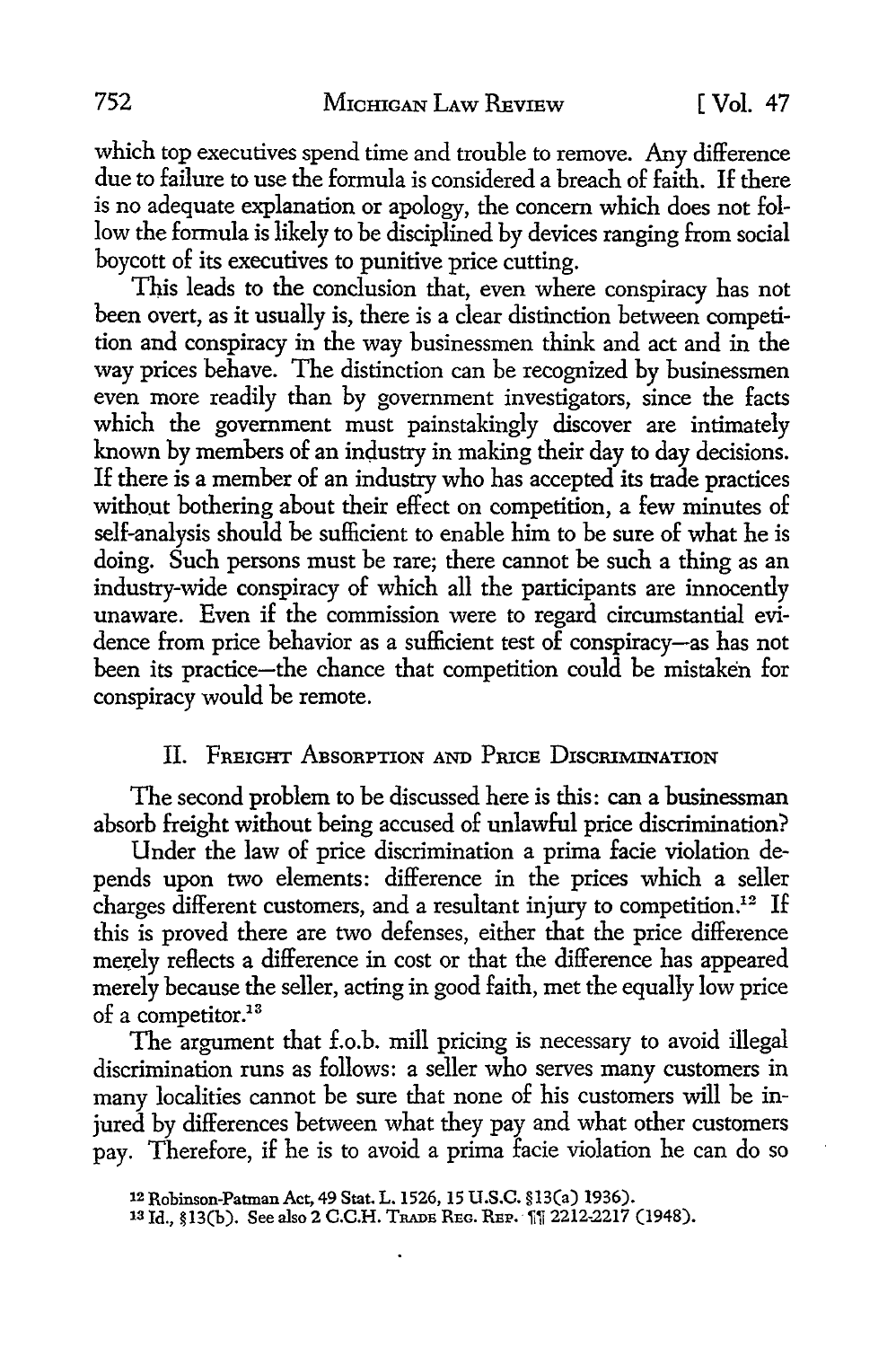only by avoiding different prices to different customers. On the assumption that price means the net realization of the seller at the point of shipment, this means that to avoid differences in price one must keep all net realizations equal, a result which we are told is possible only under f.o.b. mill pricing. Moreover, so runs the argument, the courts have held that the meeting of competition in good faith is an adequate defense only in sporadic and isolated transactions, whereas a seller with many customers cannot afford to make new prices for each transaction. Since the defense of meeting competition is not adequate, the only safe course, if one is to sell at different prices, is to use a method of pricing under which all price differences are justified by differences in cost. But since the only pricing system in which geographic price differences correspond to differences in transportation costs is f.o.b. mill pricing, the search for an adequate defense comes out at the same place as the effort to avoid a prima facie violation-at f.o.b. mill pricing.

This argument is exaggerated and misleading. Its assumption that the commission is committed in all delivered price cases to a definition of price as the net realization at the mill flies in the face of the commission's own statement made last October.<sup>14</sup> The commission stated that in using methods of exposition in this and other basing point cases which treated the mill realization as the price, there was no intent to prejudge price uniformity of the postage-stamp type. The commission pointed out that, under a basing point price formula, price discrimination exists under any definition of price. This means, in effect, that the commission's definition of price is not the source of whatever problems business may now be facing with reference to geographic price discrimination.

Moreover, the implicit assumption that safety can be assured for business by defining price as the delivered cost to the buyer is manifestly untrue. Such a definition would mean that uniform nation-wide delivered prices on the postage-stamp model would be defined as nondiscriminatory, but all other methods of pricing-basing point, f.o.b. mill with or without freight equalization, c.i.f. one or more central markets, or delivered in two or more zones-would be thus defined as discriminatory and exposed to whatever legal hazards may be inherent in discrimination. If one accepts the common law definition of price as whatever the buyer and seller establish as the price in the particular transaction, industries like cement, in which the evidence showed that

<sup>14 3</sup> C.C.H. TRADE REG. REP.  $\parallel$  10,411 at  $\parallel$  40,412 (1948).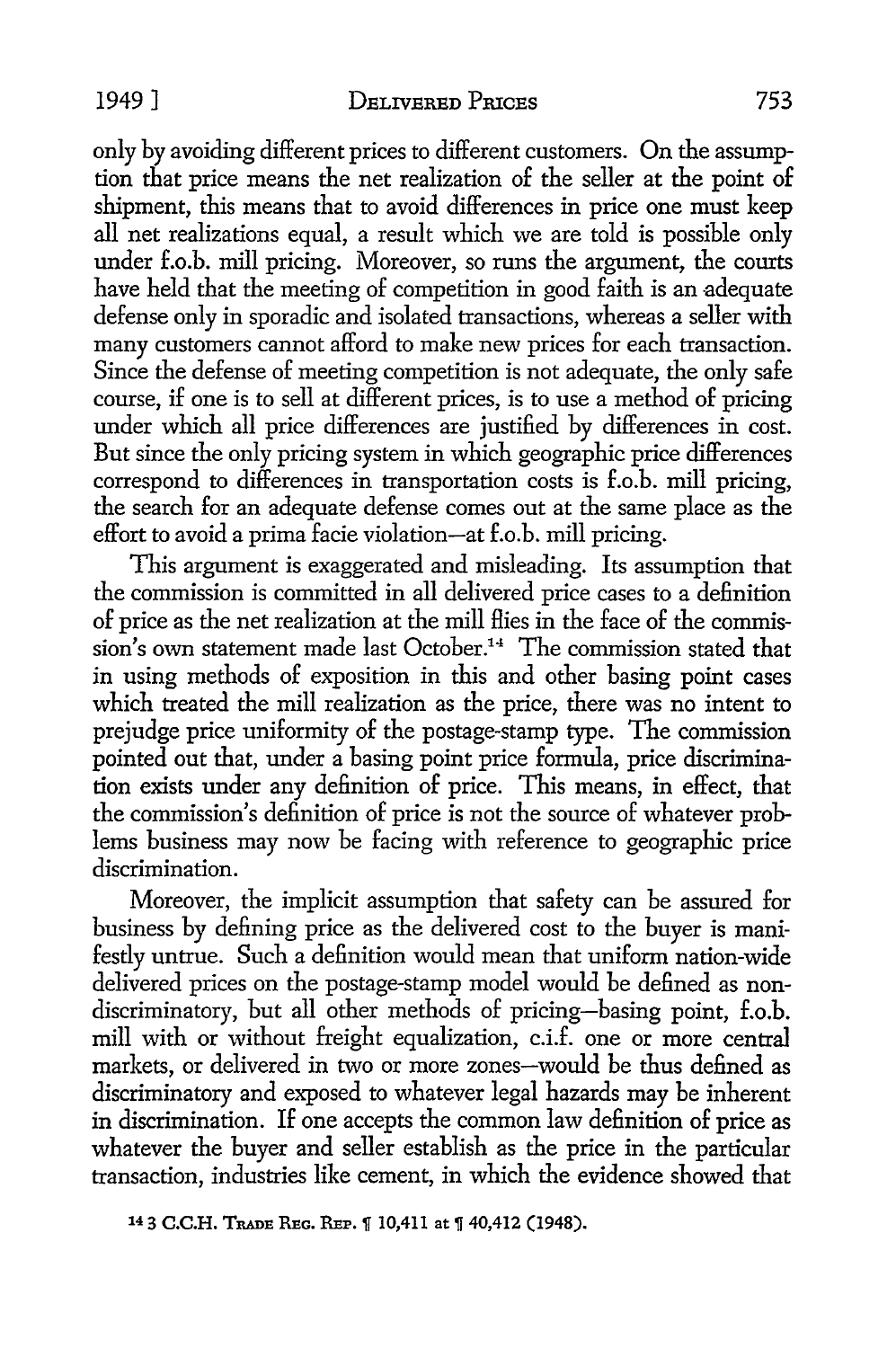legal title passed to the buyer at the mill, will still be analyzed as the cement industry was; any geographic pricing practice will be regarded as discriminatory or nondiscriminatory according to the accompanying circumstances. So long as the law of price discrimination applies even if the buyers are located in different places, there will be no possibility of solving the problems of all sellers by a definition of price.

With these preliminary matters cleared away, the business problem about discrimination through freight absorption can be stated thus: in considering geographic pricing practices that may be regarded as discriminatory, can business afford to take chances of discovering and avoiding these relationships that create injuries to competition or of defending itself where there is injury by pleading that competition was met in good faith? Or must business play safe by using only pricing methods in which price differences reflect differences in cost? Only in f.o.b. mill pricing, or in delivered pricing in which the delivered prices consist of a uniform mill net plus actual transportation expense, do the differences in price correspond to differences in cost. If, therefore, nothing but the cost defense gives reasonable safety, an f.o.b. mill pricing system is indicated, whereas if there is reasonable safety in other methods of pricing, there is scope for freight absorption.

The recent Court decisions make it clear that although meeting competition may justify a price discrimination this defense may be overworked. Under the circumstances of the *Staley* and *Cement* cases the Supreme Court rejected the plea that meeting competition was sufficient defense.15 Some have argued that in the light of these decisions such a defense has no validity except in isolated transactions. This argument does not rest on the decided cases, for in each instance the ground of the decision was that the facts showed, not a mere meeting of competition in good faith, but a purpose and effect quite different. The claim rests merely upon certain incidental remarks in these cases, and these dicta themselves are capable of more than one interpretation. For example, one dictum often quoted says that the meeting of competition does not justify *systematic* price discrimination;<sup>16</sup> and the word systematic can be interpreted either as referring to an industry-wide reciprocal matching of prices, such as was the practice of the defendants before the Court, or to a regular practice by a single enterprise in all its marketing operations, as is usually assumed by persons who ex-

15 F.T.C. v. Cement Institute, 333 U.S. 683 at 722 and 726, 68 S.Ct. 793 (1948); F.T.C. v. Staley Mfg. Co., 324 U.S. 746 at 757, 65 S.Ct. 971 (1945).

1s F.T.C. v. Cement Institute, 333 U.S. 683 at 725, 68 S.Ct. 793 (1948).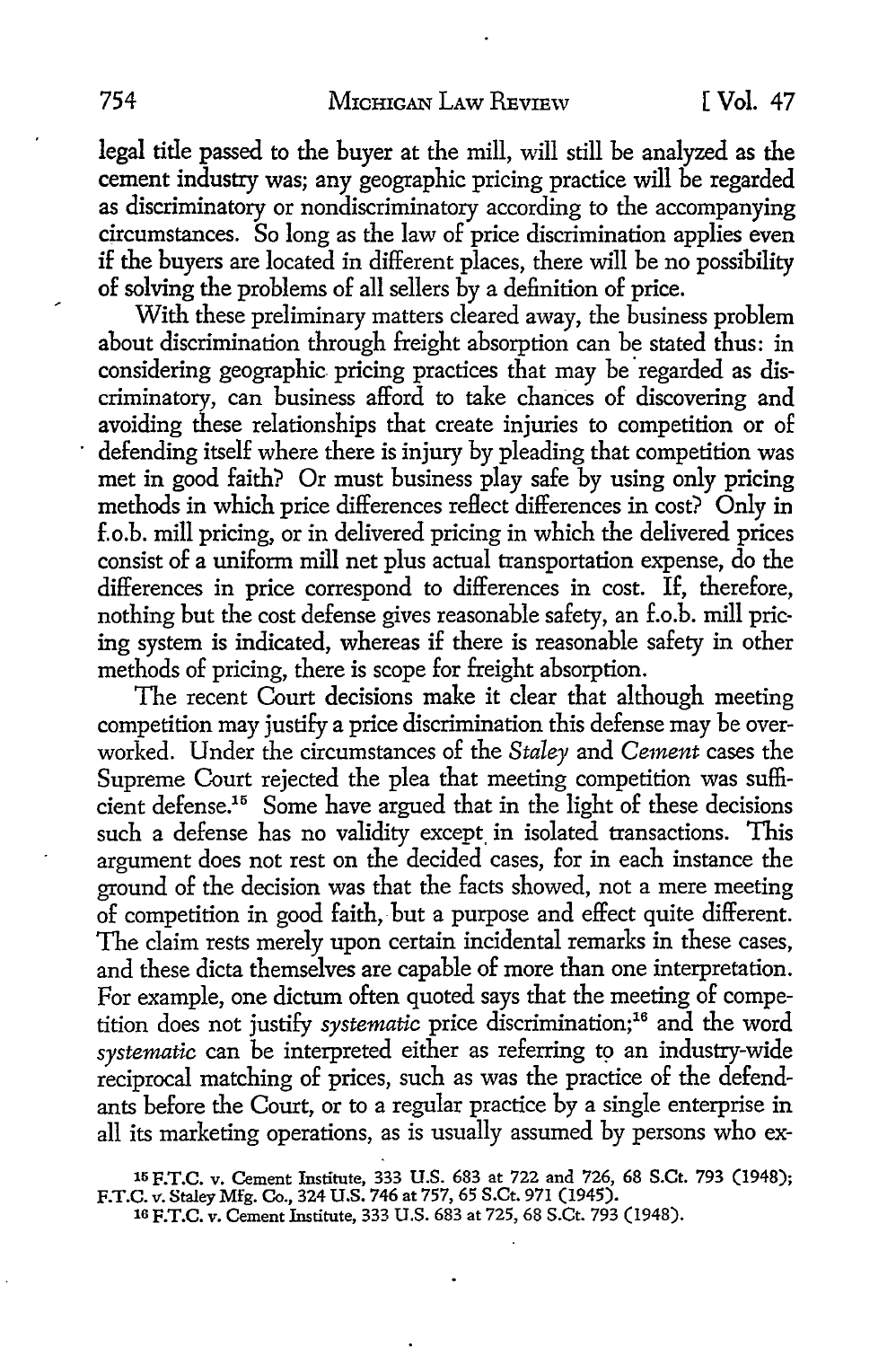press alarm about the statement. It is axiomatic that dicta are not binding upon the Court and cannot reasonably be used to predict the probable views of the Court in future cases except where the various dicta point in the same direction. By such common sense, the present emphasis upon dicta in the basing point cases is unjustified, for various dicta point in opposite directions. Dicta in the *Cement* case, for example, can be interpreted to condemn uniform delivered pricing,<sup>17</sup> but a much more explicit dictum in the *Staley* case appears to say that the practice is not discriminatory.18

If the dicta are recognized to be inconclusive, the rest of the picture should be reassuring to business. The commission's policy statement of last October says that the commission will not challenge price reductions by a single concern or by two or more concerns reciprocally, made to meet readily foreseeable competition, unless these reductions are of such scope as to preclude price competition and raise the problem of collusion.19 Collusion aside, therefore, the commission has recognized the validity of the defense of meeting competition in such cases.

In so far as there are risks in basing one's whole pricing method upon discriminations that are not otherwise justifiable and hoping to defend these as a mere meeting of competition, the crux of the business problem is whether businessmen can adequately identify injuries to competition inherent in their pricing methods. The law recognizes three kinds of injury-one which arises among sellers by virtue of conspiracy to discriminate; another which is imposed by one seller upon another seller in an attempt by the first seller to obtain a monopolistic position; and a third which arises among buyers or their customers where the buyers who pay the high prices cannot compete effectively against the buyers who pay the low prices. 20

The first two types of injury can be easily recognized and can scarcely exist without deliberate intent on the part of the seller. Therefore, they need not detain us. Since the third type of injury appears in competition to which the seller is not directly a party, it is less easy to detect. Whatever difficulties there may be in doing business under the present law cluster at this point.

The problem is not peculiar to geographic price relationships. It arises with reference to quantity discounts, volume discounts, and any

<sup>17</sup> Ibid.

<sup>18</sup> F.T.C. v. Staley Mfg Co., 324 U.S. 746 at 757, 65 S.Ct. 971 (1945).

<sup>19 3</sup> C.C.H. TRADE REG. REP. 1 10,411 at 1 10,500 (1948).

<sup>20</sup> See 3 C.C.H. TRADE REG. REP. 10,412 (1948).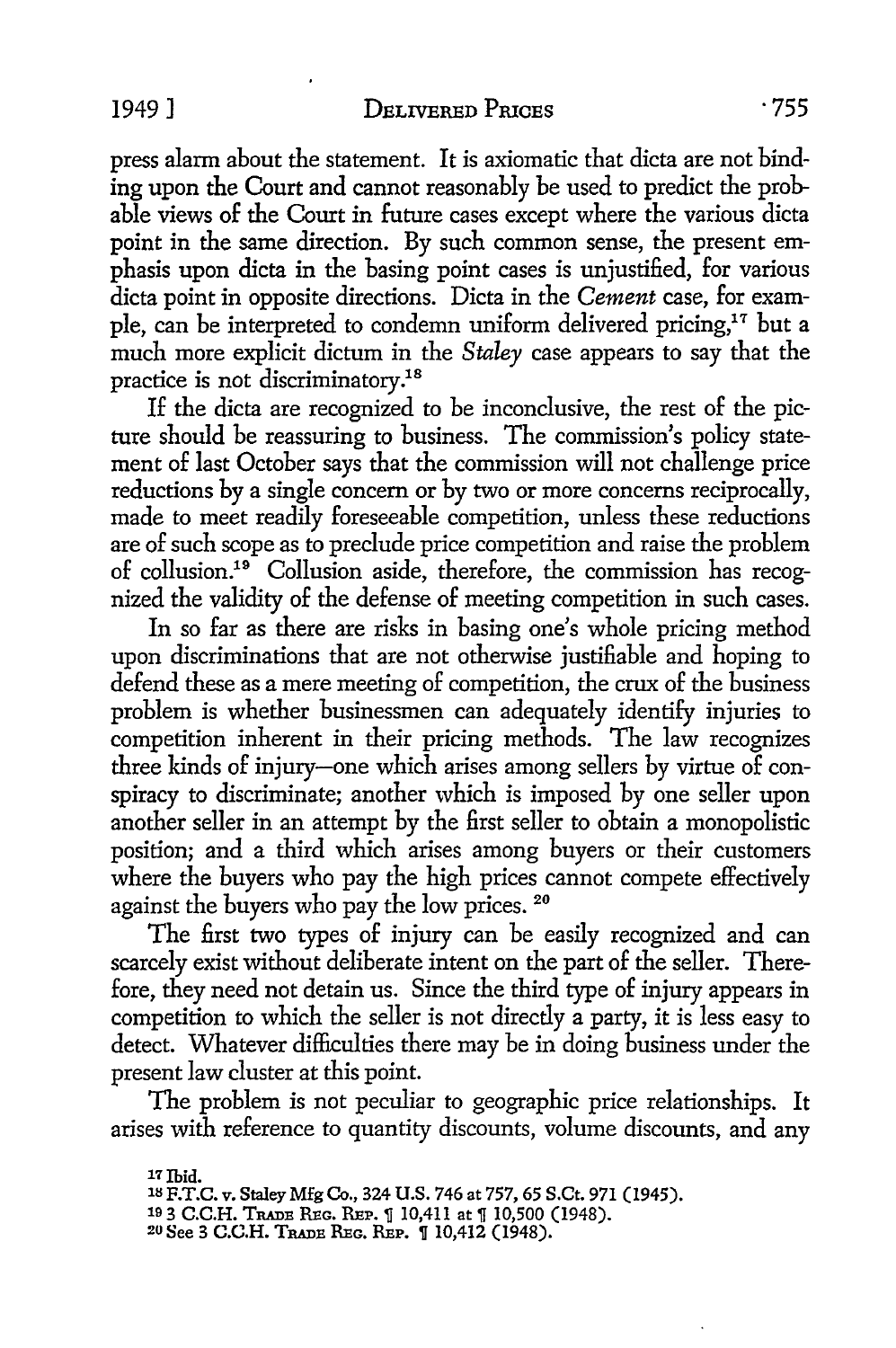other price differences which a seller may establish. Some degree of difficulty is inherent in the statute so long as the illegality of a pricing practice depends not upon the nature of the practice but upon its effect, and so long as the effect in question appears in competition among customers, where the seller may be unable to foresee it.

Though the furor about freight absorption suggests that this type of difficulty is conspicuous in geographic price discriminations, the problem of unforeseen injury appears to be less in such discriminations than in most others. There can be no injury to competition among buyers in different localities unless the difference in the prices they pay is great enough to create an injury. This means that such an injury will not arise in the handling of freight charges for products for which the freight expense is relatively unimportant. As to other products, there can be no injury to competition among buyers unless the buyers are in competition with each other, and customers in different localities are less likely to compete against each other than are customers who merely buy different quantities. Moreover, if a low price is already available to a buyer merely because of his location, and through no exercise of quasi-monopolistic buying power, the mere absorption of freight by some distant seller to quote him the same price and thereby give him another potential source of supply is not likely to injure other buyers who compete with him. Thus injury to competition among buyers is difficult to perceive in many patterns of freight absorption.

Moreover, a method of establishing geographic price differences which may put a particular buyer at a disadvantage in the purchase of one of his raw materials may give him an advantage in the purchase of another. (In this respect geographic discriminations work quite differently from quantity discounts, which tend to create a cumulative advantage for large concerns and a cumulative disadvantage for small ones.)

Such peculiarities tend to make injuries to competition among buyers from geographic price discriminations much less probable than similar injuries from discounts for quantity or volume. Whereas the commission has found such injuries from discounts in many cases,<sup>21</sup> it has found them in only three basing point cases, and in all three instances there was reason to believe that the highly artificial price structures from which the discriminations arose had been established by conspiracy.<sup>22</sup>

<sup>21</sup> See 2 C.C.H. TRADE REG. REP. 1 2023 (1948). 22 F.T.C. v. Staley. 22 F.T.C. v. Staley. 22 F.T.C. v. Staley Mfg. Co., 324 U.S. 746, 65 S.Ct. 971 (1945); Triangle Conduit & Cable Co. v. F.T.C., 168 F. (2d) 175 (1948).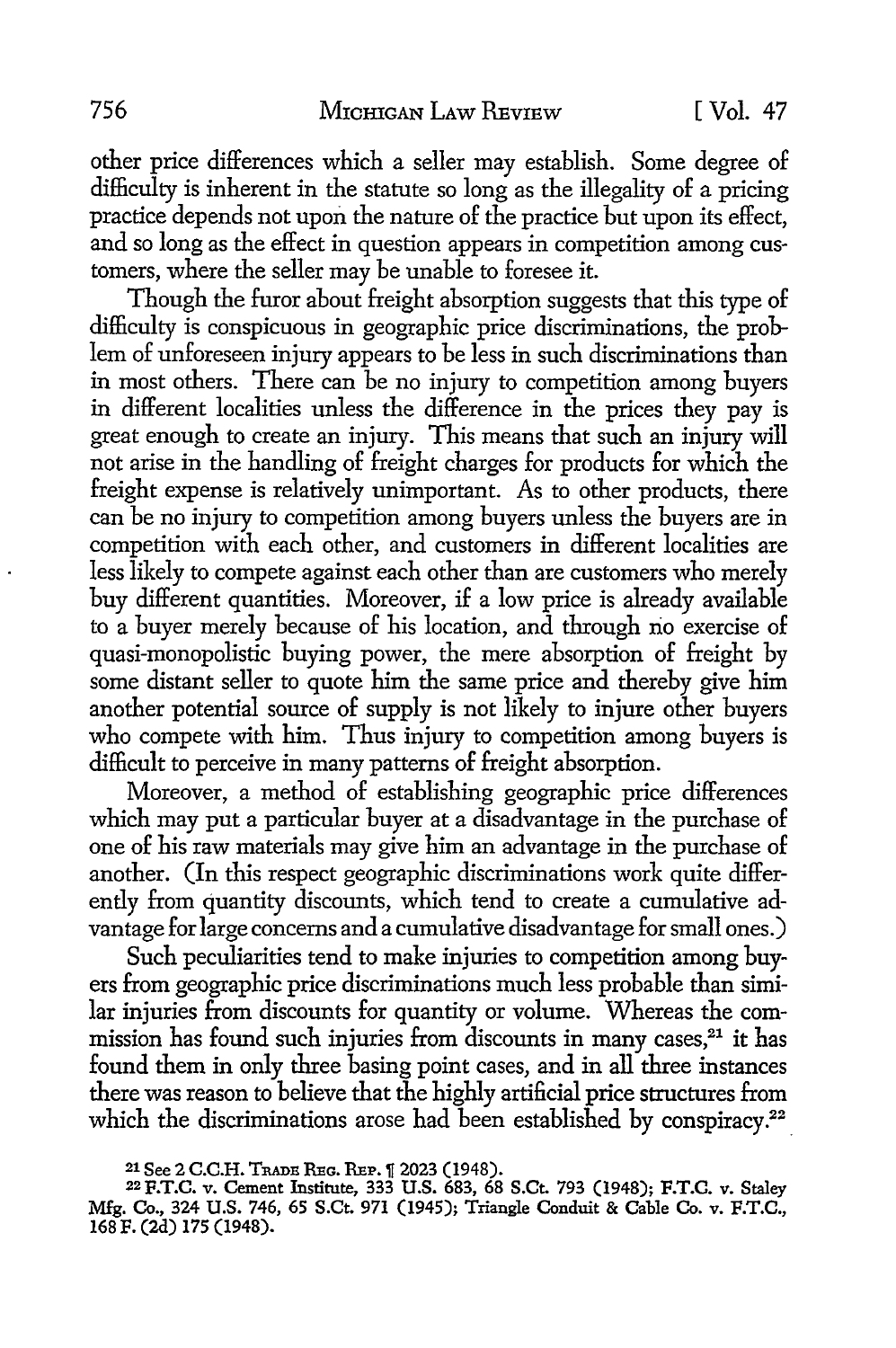The commission has found injury to competition among buyers from geographic discrimination only in basing point cases. It has publicly announced that such injury is improbable in uniform delivered pricing because it is improbable that buyers will be injured simply because they acquire products at the same delivered cost. The same principle obviously applies to buyers within any single zone of a zone pricing system. The risk of unlawful injury to buyers appears to be confined, for practical purposes, to the basing point industries and to the zone differentials of zone pricing systems.

Even with these qualifications considered, there is still some possibility that injuries will arise in competition among buyers through freight absorption by a seller who serves a wide market area and who sells to many different customers. The problem is one of the least of the business problems inherent in the Robinson-Patman Act, but it is a problem nevertheless.

But there is no more need for business, for this reason, to flee to a geographic price structure designed rigidly to reflect cost differences than there is for business to meet its problems as to quantity discounts and other aspects of the price structure by basing all price variations upon cost variations. The practical safeguard for businessmen with regard to freight absorption, as with regard to other methods of varying prices, lies in customers' complaints upon being hurt. The first complaints against a seller's prices go to the seller. It is when the customer obtains no relief by private complaint that he turns to the government. Accordingly, in practice a seller has opportunity to identify the injuries to competition among his customers if he pays reasonable attention to their complaints, analyzes those parts of his pricing practices which they call to his attention, and makes such changes as his analysis suggests. The Federal Trade Commission does not, in fact, receive complaints about price discrimination from buyers of goods based merely upon the seller's absorption of part or all of the freight in selling to their competitors. From this absence of complaints made to the commission, it would seem there are relatively few complaints to sellers also, and that injury to competition among buyers from this practice, unaccompanied by phantom freight, is rare. Whether this assumption is correct businessmen probably can decide on the basis of experience, for their customers' complaints afford an opportunity to avoid being surprised by unforeseen charges that they have discriminated in violation of the law.

The discrimination problem may be summarized thus: under the law of price discrimination, illegality depends upon the effect of a prac-